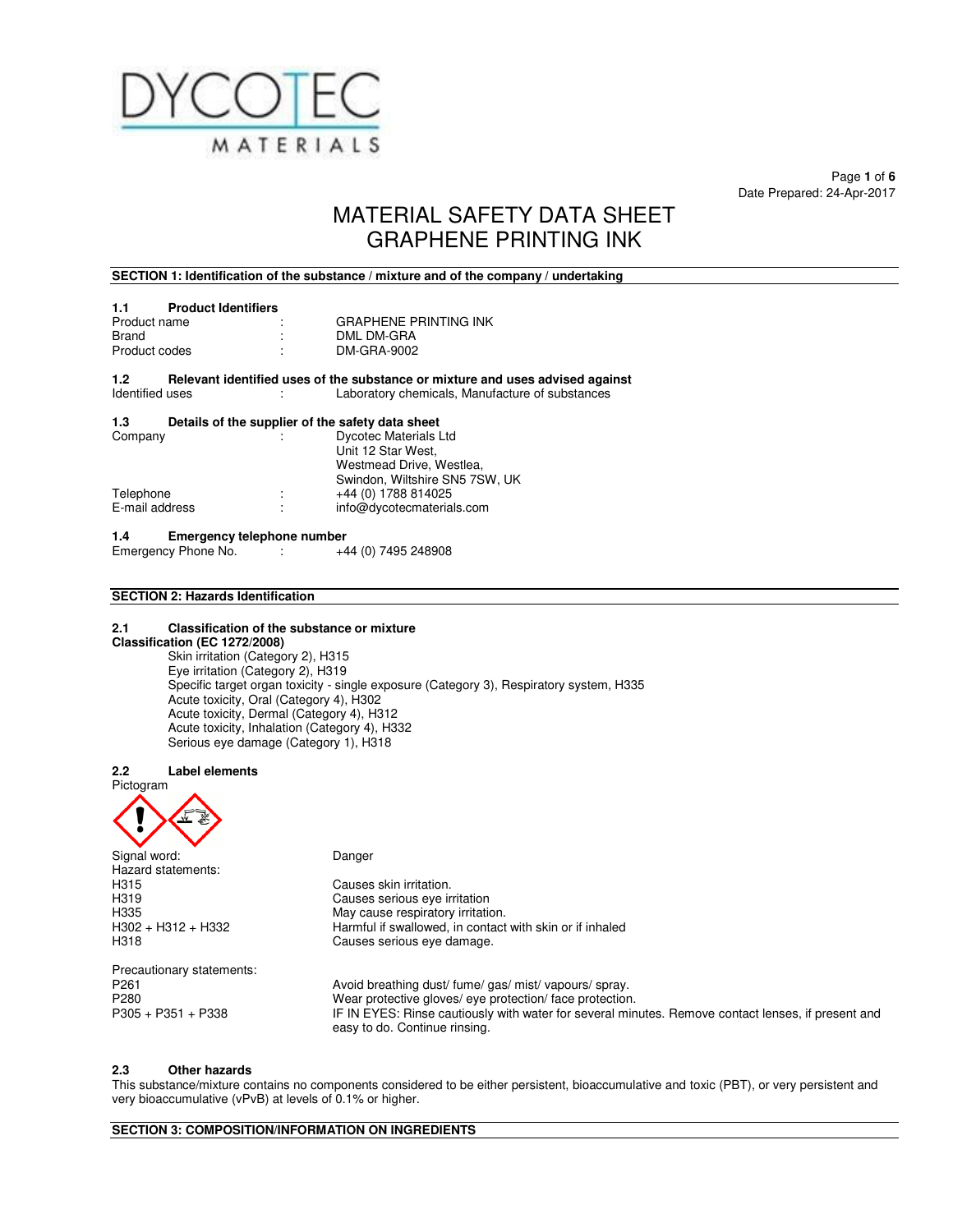### **3.2 Mixtures**

### **Hazardous ingredients according to Regulation (EC) No 1272/2008**

| Component / CAS # | EC #      | %        | Classification                    |
|-------------------|-----------|----------|-----------------------------------|
| Terpineol         | 233-986-8 | $50-90$  | Skin Irrit. 2; Eye Irrit. 2; STOT |
| $98 - 55 - 5$     |           |          | SE 3; H315, H319, H335            |
| Cyclohexanone     | 203-631-1 | $1 - 30$ | Flam. Lig. 3; Acute Tox. 4;       |
| 108-94-1          |           |          | Skin Irrit. 2; Eye Dam. 1;        |
|                   |           |          | H226, H302, H332, H312,           |
|                   |           |          | H315, H318                        |

See Section 16 for full text of H phrases.

### **SECTION 4: FIRST AID MEASURES**

### **4.1 Description of first aid measures**

### **Inhalation**

Remove to fresh air. If breathing is difficult, give oxygen. Apply artificial respiration if patient is not breathing. Obtain medical attention immediately.

### **Ingestion**

If swallowed, call a physician immediately. Only induce vomiting at the instruction of a physician. Never give anything by mouth to an unconscious person. Seek immediate medical advice.

### **Skin contact**

Remove contaminated clothing and shoes without delay. Wear impermeable gloves. Wash immediately with plenty of water. Pay particular attention to skin crevices, nail folds, etc. Do not reuse contaminated clothing without laundering. Do not reuse contaminated leatherware. Seek immediate medical advice. **Eye contact** 

Rinse thoroughly with plenty of water for at least 15 minutes. Obtain medical attention immediately.

### **4.2 Most important symptons and effects, both acute and delayed**

Causes serious eye damage.

### **4.3 Indication of any immediate medical attention and special treatment needed**

Not applicable

### **SECTION 5: FIRE-FIGHTING MEASURES**

### **5.1 Extinguishing media**

**Suitable extinguishing media** 

Use water spray, alcohol foam, carbon dioxide or dry chemical to extinguish fires. Water stream may be ineffective.

### **5.2 Special hazards arising from the substance or mixture**

Keep containers cool by spraying with water if exposed to fire.

### **5.3 Advice for firefighters**

### **Protective Equipment:**

Firefighters, and others exposed, wear self-contained breathing apparatus. Wear full firefighting protective clothing. See MSDS Section 8 (Exposure Controls/Personal Protection).

### **5.4 Further information**

No data available

### **SECTION 6: ACCIDENTAL RELEASE MEASURES**

## **6.1 Personal precautions, protective equipment and emergency procedures**

Use personal protective equipment. Avoid breathing vapors, mist or gas. Ensure adequate ventilation. Evacuate personnel to safe areas. For personal protection see section 8.

### **6.2 Environmental precautions**

Prevent further leakage or spillage if safe to do so. Do not let product enter drains. Discharge into the environment must be avoided.

### **6.3 Methods and materials for containment and cleaning up**

Wipe up with inert absorbent material (e.g. cloth, fleece) and arrange disposal without creating dust. Sweep up and shovel. Keep in suitable, closed containers for disposal.

### **6.4 Reference to other sections**

For disposal see section 13.

### **SECTION 7: HANDLING AND STORAGE**

### **7.1 Precautions for safe handling**

Avoid contact with skin and eyes. Avoid inhalation of vapour or mist. Keep away from sources of ignition - No smoking.Take measures to prevent the build up of electrostatic charge.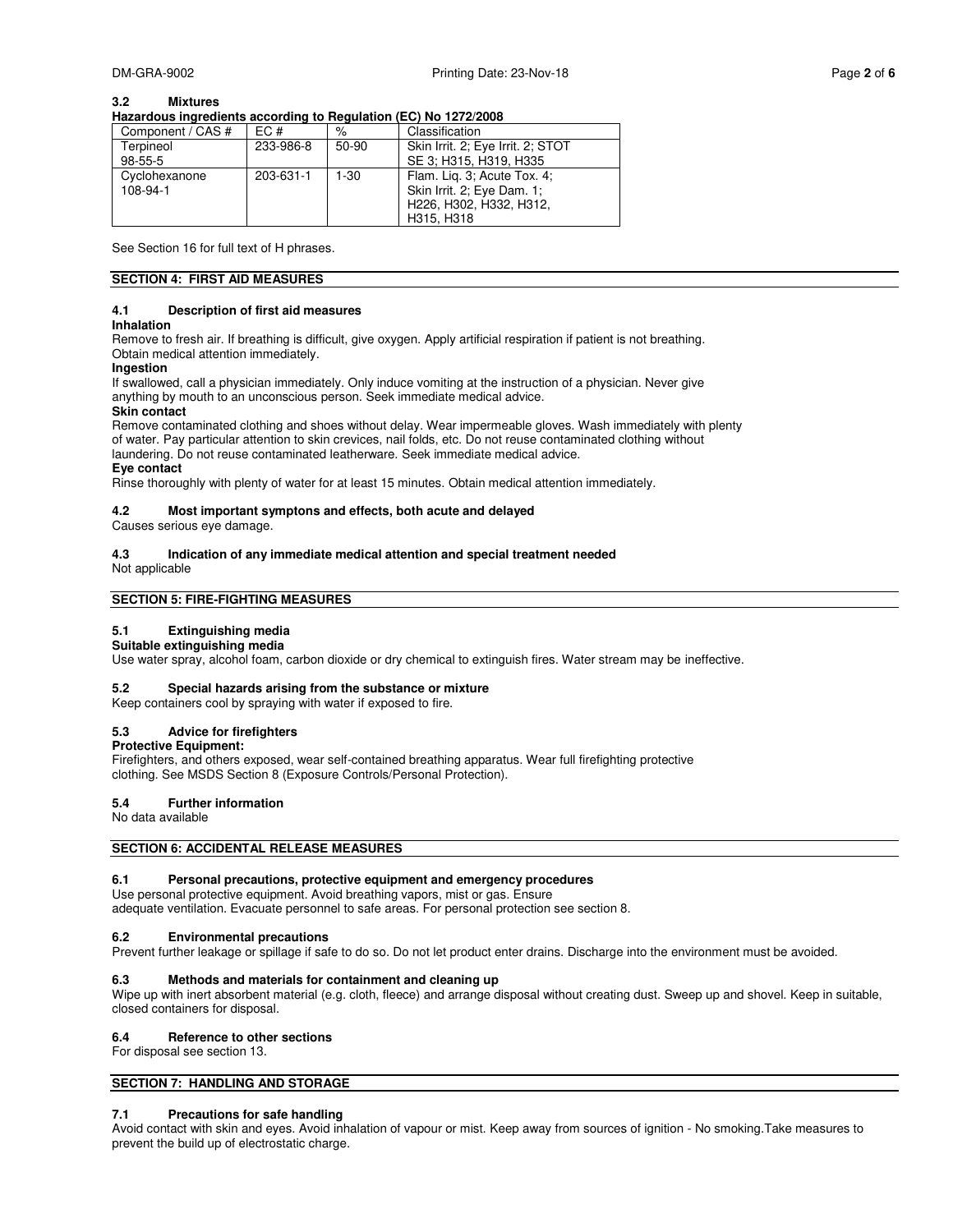For precautions see section 2.2.

### **7.2 Conditions for safe storage, including any incompatibilities**

Areas containing this material should have fire safe practices and electrical equipment in accordance with applicable regulations and/or guidelines. Standards are primarily based on the material`s flashpoint, but may also take into account properties such as miscibility with water or toxicity. All local and national regulations should be followed. Store in a cool, dry, well ventilated place and keep container tightly closed. Avoid flammable gas mixtures. Take precautionary measures against electrostatic loading - earthing necessary during loading operations.

### **7.3 Specific end use(s)**

Apart from the uses mentioned in section 1.2 no other specific uses are stipulated

### **SECTION 8: EXPOSURE CONTROLS/PERSONAL PROTECTION**

### **8.1 Control parameters – Components with workplace control parameters**

| Component     | CAS-No.  | Value Form                                                                                        | Control                                            | <b>Basis</b>                                                                                      |  |  |  |
|---------------|----------|---------------------------------------------------------------------------------------------------|----------------------------------------------------|---------------------------------------------------------------------------------------------------|--|--|--|
|               |          | of exposure                                                                                       | parameter                                          |                                                                                                   |  |  |  |
| Cyclohexanone | 108-94-1 | <b>STEL</b>                                                                                       | 20 ppm                                             | UK. EH40 WEL - Workplace Exposure Limits                                                          |  |  |  |
|               | Remarks  |                                                                                                   |                                                    | Can be absorbed through skin. The assigned substances are those for which there are concerns that |  |  |  |
|               |          | dermal absorption will lead to systemic toxicity.                                                 |                                                    |                                                                                                   |  |  |  |
|               |          | <b>TWA</b>                                                                                        | UK. EH40 WEL - Workplace Exposure Limits<br>10 ppm |                                                                                                   |  |  |  |
|               |          | Can be absorbed through skin. The assigned substances are those for which there are concerns that |                                                    |                                                                                                   |  |  |  |
|               |          | dermal absorption will lead to systemic toxicity.                                                 |                                                    |                                                                                                   |  |  |  |
|               |          | <b>TWA</b>                                                                                        | 10 ppm                                             | Europe. Commission Directive 2000/39/EC establishing a first list of                              |  |  |  |
|               |          |                                                                                                   | 40.8 mg/m3                                         | indicative occupational exposure limit values                                                     |  |  |  |
|               |          | Identifies the possibility of significant uptake through the skin Indicative                      |                                                    |                                                                                                   |  |  |  |
|               |          | <b>STEL</b>                                                                                       | 20 ppm                                             | Europe. Commission Directive 2000/39/EC establishing a first list of                              |  |  |  |
|               |          |                                                                                                   | 81.6 mg/m3                                         | indicative occupational exposure limit values                                                     |  |  |  |
|               |          | Identifies the possibility of significant uptake through the skin Indicative                      |                                                    |                                                                                                   |  |  |  |

### **8.2 Exposure Controls**

### **Protective equipment**



### **Appropriate engineering controls**

Avoid contact with skin, eyes and clothing. Wash hands before breaks and immediately after handling the product.

### **Eye/face protection**

Use approved safety glasses with side shields. Eyewear complying with an approved standard should be worn if a risk assessment indicate eye contact is possible. The following protection should be worn: Chemical splash goggles or face shield.

### **Skin protection**

Prevent contamination of skin or clothing when removing protective equipment. Barrier creams may be used in conjunction with the gloves to provide additional skin protection. Wear impermeable gloves and suitable protective clothing.

### **Hand protection**

Use neoprene, nitrile, or rubber gloves to prevent skin contact.Gloves must be inspected prior to use. The selected protective gloves have to satisfy the specifications of EU Directive 89/686/EEC and the standard EN 374 derived from it. Wear protective gloves made of the following material: Nitrile rubber. The most suitable glove should be chosen in consultation with the glove supplier/manufacturer, who can provide information about the breakthough time of the glove material. Use proper glove removal technique (without touching glove's outer surface) to avoid skin contact with this product. Dispose of contaminated gloves after use in accordance with applicable laws and good laboratory practices. Wash and dry hands.

### **Hygiene measures**

Do not smoke in work area. Wash hands thoroughly after handling. Promptly remove any clothing that becomes contaminated. When using do not eat, drink orsmoke. Contaminiated clothing should be placed in a closed container for disposal of decontamination. Warn cleaning personnel of any hazardous properties of the product.

### **Respiratory protection**

Where risk assessment shows air-purifying respirators are appropriate use a full-face particlerespirator type N100 (US) or type P3 (EN 143) respirator cartridges as a backup to engineering controls. If the respirator is the sole means of protection, use a full-face supplied air respirator. Use respirators and components tested and approved under appropriate government standards such as NIOSH (US) or CEN (EU). **Control of environmental exposure** 

Prevent further leakage or spillage if safe to do so. Do not let product enter drains. Discharge into the environment must be avoided.

### **SECTION 9: PHYSICAL AND CHEMICAL PROPERTIES**

### **9.1 Information on basic physical and chemical properties**

| Appearance | Ink               |
|------------|-------------------|
| Colour     | Black             |
| Odour      | No data available |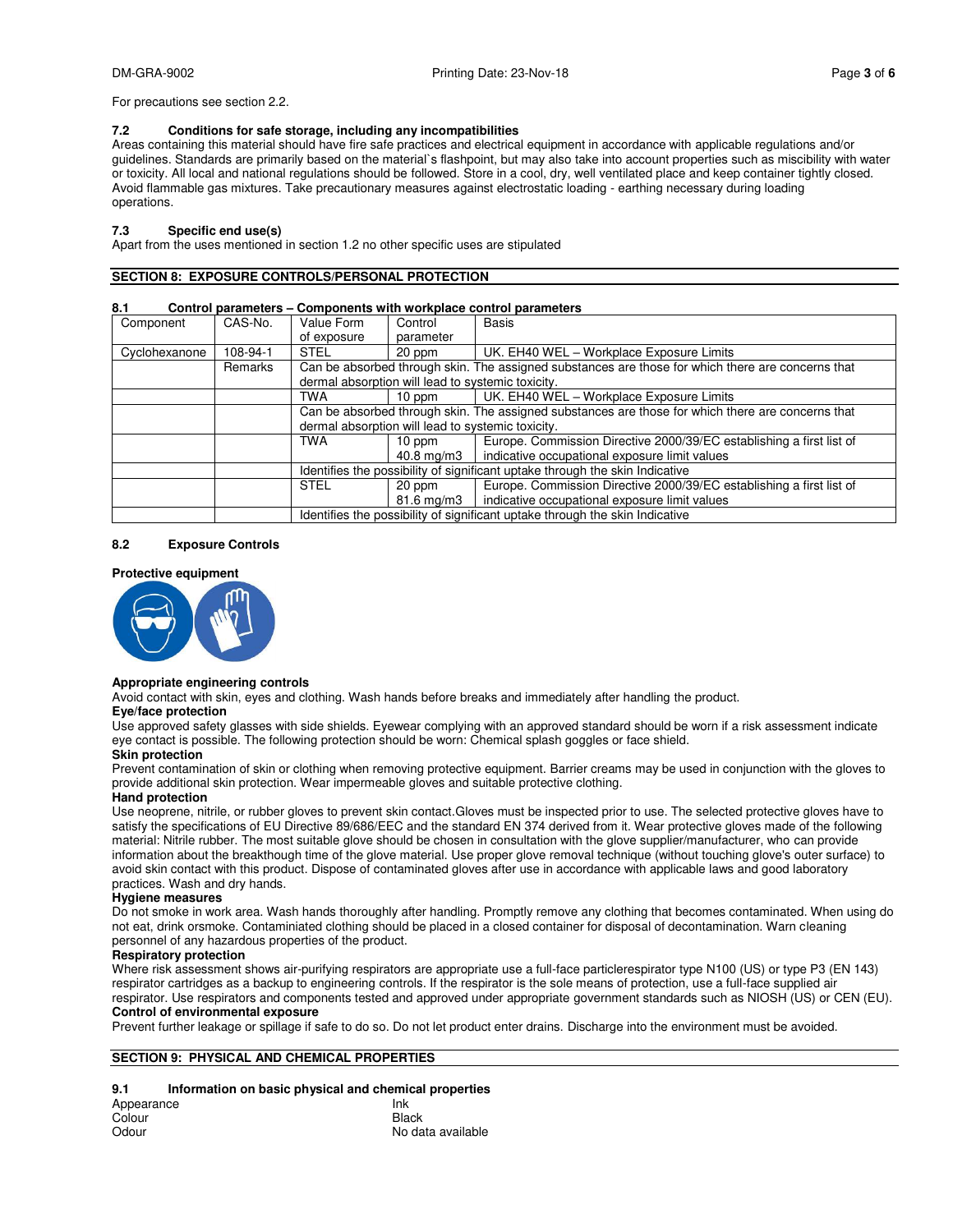Odour Threshold No data available pH No data available Melting / freezing point Melting in the No data available<br>
Initial boiling point and boiling range No data available Initial boiling point and boiling range Flash point **No data available** Evaporation rate **No assume that COV** No data available Flammability (solid, gas)<br>
Upper/lower flammability or explosive limits No data available Upper/lower flammability or explosive limits Vapour pressure<br>
Vapour density<br>
Vapour density<br>
Vapour density<br>
Vapour density Vapour density<br>Relative density Relative density<br>
Water solubility<br>
Water solubility<br>
We data available Partition coefficient Auto-ignition temperature **No data available**<br>
Decomposition temperature **No data available** Decomposition temperature<br>Viscosity Explosive properties No data available Oxidizing properties No data available

# No data available<br>No data available No data available

### **9.1 Other information**

No data available

### **SECTION 10: STABILITY AND REACTIVITY**

**10.1 Reactivity**  No data available<br>10.2 Chemic **10.2 Chemical stability**  Stable under recommended storage conditions. **10.3 Possibility of hazardous reactions**  No data available<br>10.4 Conditi **Conditions to avoid** Heat, flames and sparks.<br>10.5 **Incompatible 10.5 Incompatible materials**  Strong oxidizing agents, plastics. **10.6 Hazardous decomposition products**  Carbon monoxide, carbon dioxide. In the event of fire - see section 5

### **SECTION 11: TOXICOLOGICAL INFORMATION**

### **Acute toxicity:**

| Component / CAS # | LD/LC50           |                           |
|-------------------|-------------------|---------------------------|
| Terpineol         | No data available |                           |
| $98 - 55 - 5$     |                   |                           |
| Cyclohexanone     | Oral              | 1534 mg/kg (rat)          |
| 108-94-1          | Inhalation        | $>6.2$ mg/L (rat)         |
|                   | Dermal            | 794 - 3160 mL/kg (rabbit) |
|                   |                   |                           |

**Skin corrosion/irritation:**  May cause irritation. **Serious eye damage/eye irritation:**  Causes serious eye damage. **Respiratory or skin sensitization:**  No data available **Germ cell mutagenicity:**  No data available **Carcinogenicity**  This product is or contains a component that is not classifiable as to its carcinogenicity based on its IARC, ACGIH, NTP, or EPA classification. **Reproductive toxicity:**  No data available **Specific target organ toxicity – single exposure:**  No data available **Specific target organ toxicity – repeated exposure:**  No data available **Aspiration hazard:**  No data available **Additional Information:** RTECS - No data available.

### **SECTION 12: ECOLOGICAL INFORMATION**

**TOXICITY, PERSISTENCE AND DEGRADABILITY, BIOACCUMULATIVE POTENTIAL, MOBILITY IN SOIL, OTHER ADVERSE EFFECTS**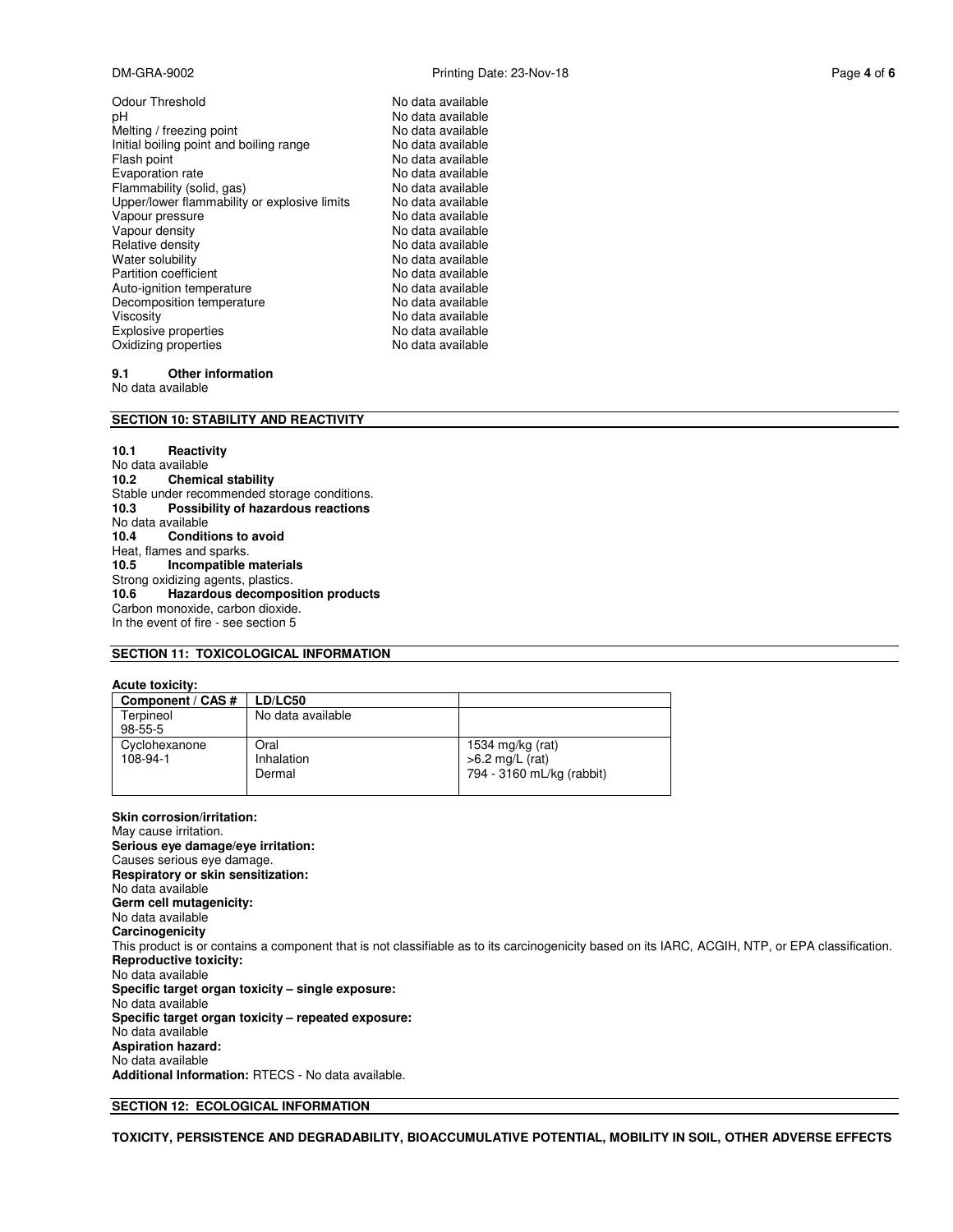### **HAZARDOUS INGREDIENT TOXICITY DATA**

| Component / CAS #         | <b>Toxicity to Algae</b> | Toxicitv to Fish  | <b>Toxicity to Water Flea</b>                             |
|---------------------------|--------------------------|-------------------|-----------------------------------------------------------|
| Cyclohexanone<br>108-94-1 | No data available        | No data available | EC50 - Daphnia magna (Water<br>- 820 ma/l - 24 h<br>flea) |

**Toxicity**  No data available **Persistence and degradability**  No data available **Bioaccumulative potential**  No data available **Mobility in soil**  No data available **Results of PBT and vPvB assessment**  No data available **Other adverse effects**  No data available.

### **SECTION 13: DISPOSAL CONSIDERATIONS**

### **13.1 Waste treatment methods**

The company encourages the recycle and reuse of products and packaging, where possible and permitted.

### **General Information**

When handling waste, the safety precautions applying to handling of the product should be considered. Do not dump into any sewers, on the ground, or into any body of water. Not to be disposed of together with household waste. Any disposal practice must be in compliance with all local and national laws and regulations. Handle and dispose contaminated packages in the same way as the product itself.

### **Disposal methods**

When recycle or reuse is not possible, the company recommends that our products, especially when classified as hazardous, be disposed of by thermal treatment or incineration at approved facilities. All local and national regulations should be followed. For disposal within the European Community, waste codes according to Directive 2008/98/EC should be assigned by the user based on the application for which the product was used.

### **Disposal-relevant information**

Do not release directly or indirectly to surface water, ground water, soil or public sewage system.

**Contaminated packaging** 

Dispose of as unused product.

### **SECTION 14: TRANSPORT INFORMATION**

| 14.1 | <b>UN number</b>             |                                   |             |  |  |  |  |
|------|------------------------------|-----------------------------------|-------------|--|--|--|--|
|      | ADR/RID                      | <b>IMDG</b>                       | <b>IATA</b> |  |  |  |  |
|      |                              |                                   |             |  |  |  |  |
| 14.2 | UN proper shipping name      |                                   |             |  |  |  |  |
|      | ADR/RID                      | <b>IMDG</b>                       | <b>IATA</b> |  |  |  |  |
|      |                              |                                   |             |  |  |  |  |
| 14.3 |                              | <b>Transport hazard class(es)</b> |             |  |  |  |  |
|      | ADR/RID                      | <b>IMDG</b>                       | <b>IATA</b> |  |  |  |  |
|      |                              |                                   |             |  |  |  |  |
| 14.4 | Packaging group              |                                   |             |  |  |  |  |
|      | ADR/RID                      | <b>IMDG</b>                       | <b>IATA</b> |  |  |  |  |
|      |                              |                                   | -           |  |  |  |  |
| 14.5 | <b>Environmental hazards</b> |                                   |             |  |  |  |  |
|      | ADR/RID                      | <b>IMDG Marine pollutant</b>      | <b>IATA</b> |  |  |  |  |
|      | no                           | no                                | no          |  |  |  |  |
|      |                              |                                   |             |  |  |  |  |

### **14.6 Special precautions for user**

No data available

### **SECTION 15: REGULATORY INFORMATION**

This safety datasheet complies with the requirements of Regulation (EC) No. 1907/2006. This safety datasheet complies with the requirements of Regulation (EC) No. 453/2010.

### **15.1 Safety, health and environmental regulations/legislation specific for the substance or mixture**

This safety datasheet complies with the requirements of Regulation (EC) No. 1907/2006.

### **15.2 Chemical Safety Assessment**

For this product a chemical safety assessment was not carried out.

### **SECTION 16: OTHER INFORMATION**